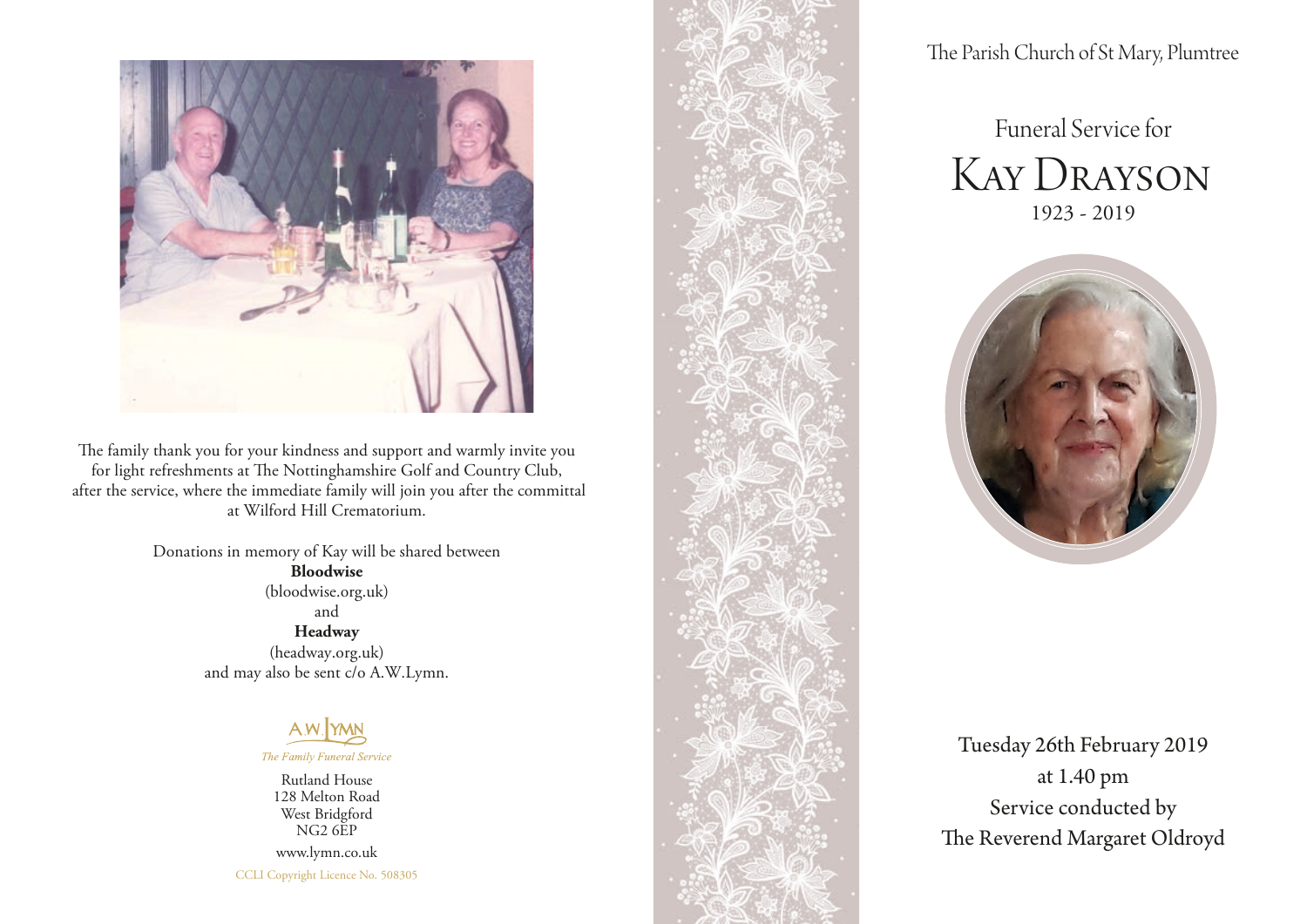

# ORDER OF SERVICE

# PRAYER OF COMMENDATION

*As the family leave the church, please remain standing as the tune Amazing Grace is played.*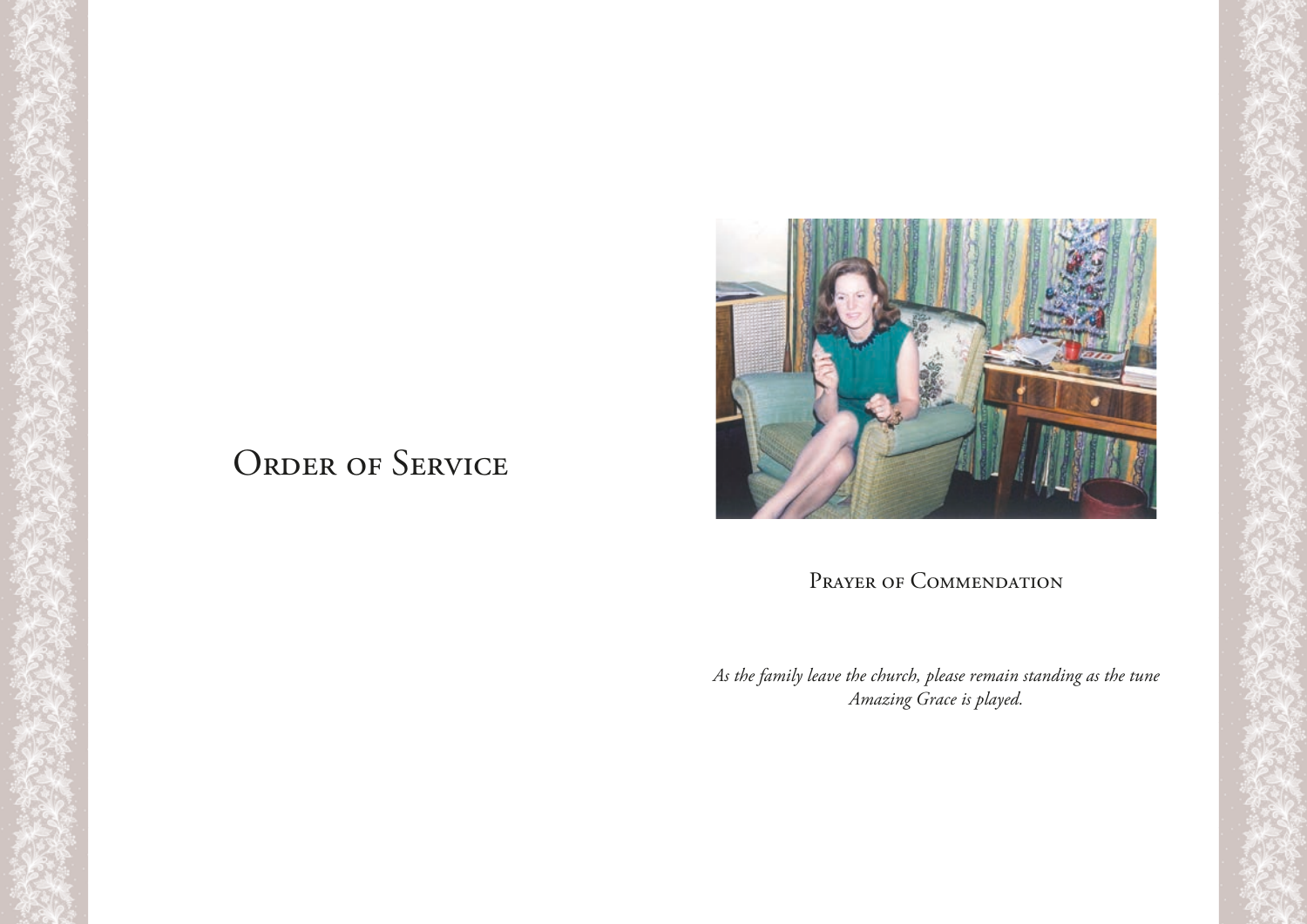#### Poem In Our Hearts read by Reverend Margaret Oldroyd

#### **HYMN**

The Lord's my shepherd, I'll not want; He makes me down to lie In pastures green; he leadeth me The quiet waters by.

My soul he doth restore again, And me to walk doth make Within the paths of righteousness, E'en for his own name's sake.

Yea, though I walk through death's dark vale, Yet will I fear none ill; For thou art with me, and thy rod And staff me comfort still.

> My table thou hast furnished In presence of my foes; My head thou dost with oil anoint, And my cup overflows.

Goodness and mercy all my life Shall surely follow me; And in God's house for evermore My dwelling-place shall be.

*Please stand as the coffin enters the church, as the tune Jerusalem is played on the organ*

### Sentences of Scripture

## WELCOME AND INTRODUCTION